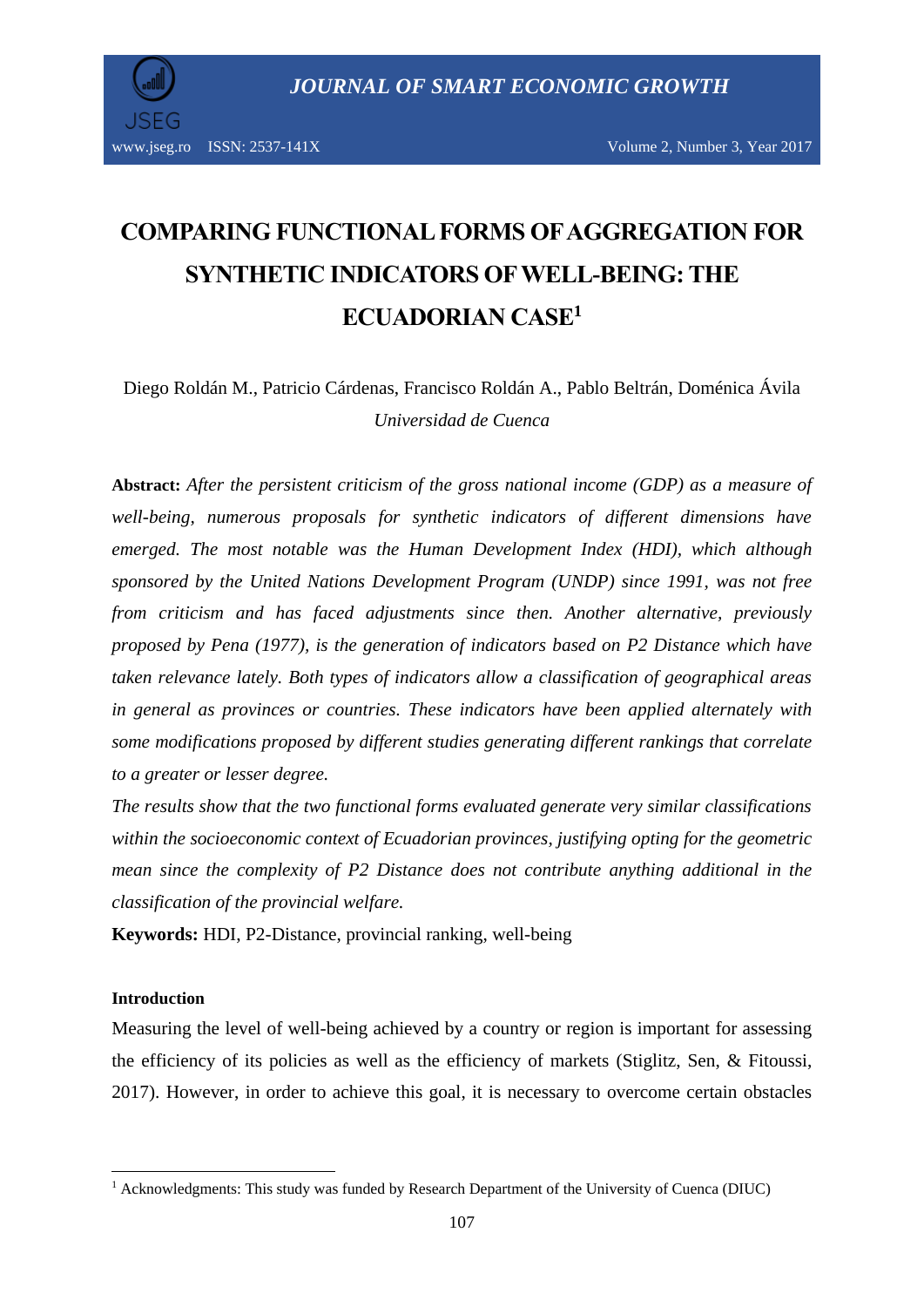

such as determining the very concept of well-being (Michalska-ŻyŁa, 2014) which conditions the form of measurement.

According to the World Bank (2017), GDP per capita is a poor indicator of development or quality of life although it's use is widespread. Among its critics we can find its own inventor, Simon Kuznets, who asserts that this measure of national income hardly represents a measure of welfare. Thus, while GDP shows economic growth in many countries of the world, according to the Gini coefficient, the per capita income gap has increased between 1960 and 2009 (Heston, Summers, & Aten, 2013). This behavior is a trend with exceptions, for example in the United States between 2000 and 2013 it rose from 40% to 41%, while between 2000 and 2014 in Ecuador it decreased from 56% to 45% (World Bank, 2017).

Despite strong criticism, GDP per capita remains a widely-used option, possibly because of its availability in almost all countries with more complete time series than other indicators.

The Human Development Index (HDI) appeared in 1990 as a proposal by Pakistani economist Mahbub ul Haq sponsored by the United Nations Development Program (UNDP) as a more appropriate alternative. This index collects two additional welfare dimensions not addressed by GDP: a long and healthy life and access to knowledge, in addition to a decent standard of living.

Among the criticisms that this synthetic indicator has received, one refers to the functional form of integration of its components. In response, the functional form of the HDI has had several modifications. The most significant was in 2010; opting for the geometric mean of the normalized dimensional indicators (Kovacevic, 2011; Luque, Pérez-Moreno, & Rodríguez, 2016).

Although the HDI is recognized as a more devolved model than GDP to measure well-being, it also faces criticism about its functional form, its components and the arbitrary weighting of these. (Lind, 2010, p. 301). This has motivated researchers to propose adjustments in one or all of these issues. Changes in the dimensions of the index are frequently proposed, both in number and in classes (Ferrara & Nisticò, 2015). In other cases, researchers choose to propose different functional forms such as principal component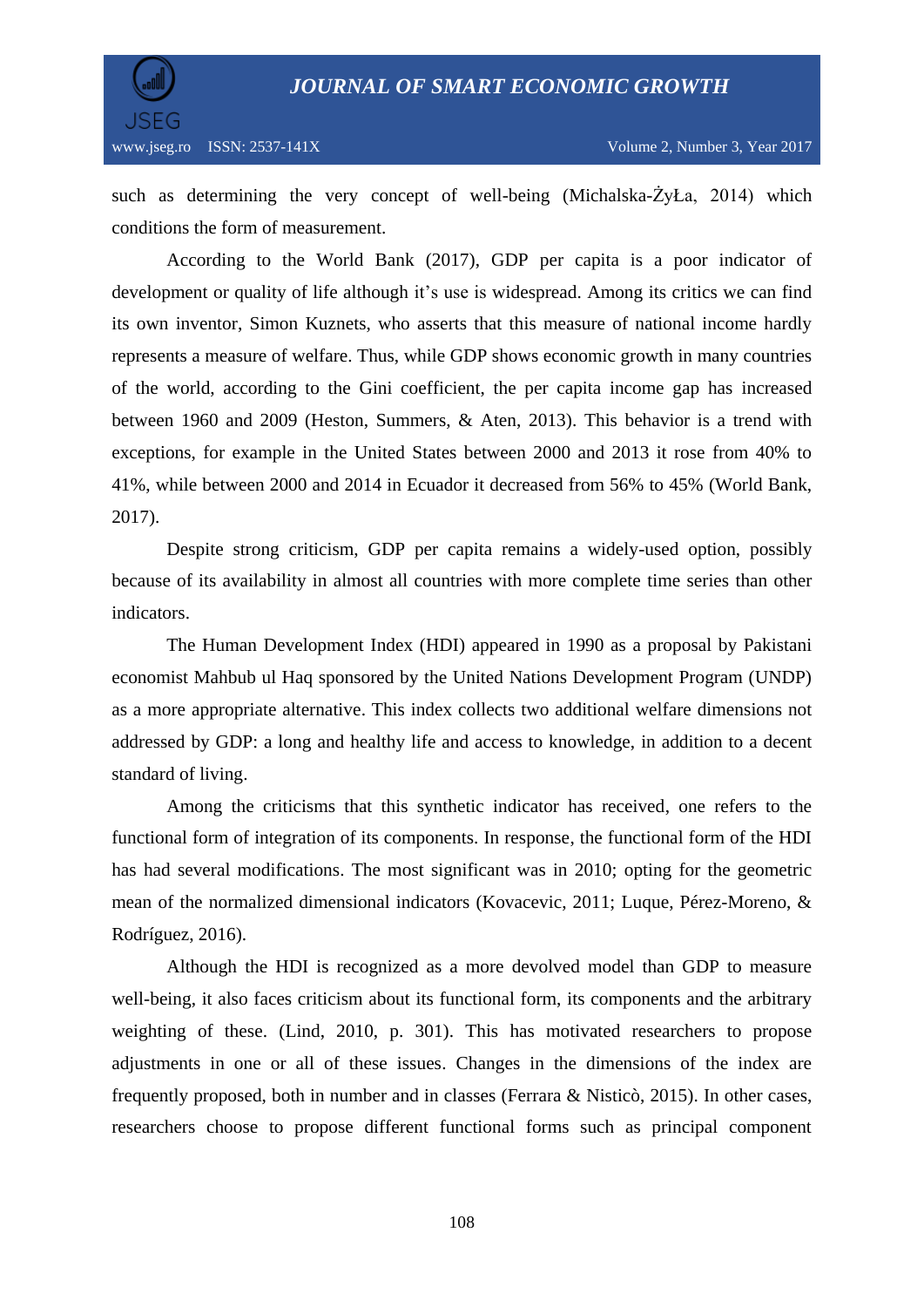

analysis (Ferrara & Nisticò, 2015) or the P2 Distance of Pena<sup>2</sup> (Nayak & Mishra, 2012). P2 Distance functional form, according to the author, corrects some problems<sup>3</sup> of other synthetic indicators such as the arbitrary weighting of dimensions in the HDI.

On the other hand, some indicators seek to measure welfare, such as GDP, in monetary units. Others point to measure welfare ordinally (Drewnowski, 1972) as functional forms of the HDI and P2 Distance studied in this paper. In this case, the results obtained contain indicators that only make sense in a comparative way. These results are used for rankings of specific countries or regions classified by the same procedure or to monitor the development of the same space over time.

Nevertheless, the combination of several partial indicators into a synthetic indicator involves decisions on the type of combination (linear, non-linear) and on the aggregation method (i.e. simple average, geometric average) used in its construction (Davino & Romano, 2014). Despite starting from the same partial indicators, the different functional forms of each index can lead to classifications that may vary to a greater or lesser degree. This variance is the subject of this research.

The objective of this article is to determine the level of convergence that may exist between the HDI and P2 Distance functional forms applied to the same Ecuadorian socioeconomic scenario. This level of convergence may contribute to the determination of the functional form of aggregation that is most convenient for the Ecuadorian case.

### **The Ecuadorian Case**

1

No consensus on the definition of quality of life allows for various approaches (Angelovič  $\&$ Ištok, 2016). In the case of Ecuador and Bolivia, the quality of life is constitutionally based on *Sumak Kawsay* ("*Buen Vivir*", "Good Living"), a worldview of the Andean indigenous peoples.

In Ecuador, the policies adopted by the former government (Rafael Correa) are established in the National Plan of Good Living (PNVB). Three versions cover the current period since 2007, the third version being applied during the period 2013-2017. The last PNVB consists of 12 objectives subdivided into 93 goals with their respective target and

<sup>2</sup> Synthetic indicator P2 Distance was developed before HDI, by Pena Trapero (1977).

<sup>3</sup> This indicator uses a resource called *correction factor* to avoid the inclusion of redundant information commonly present within its partial indicators.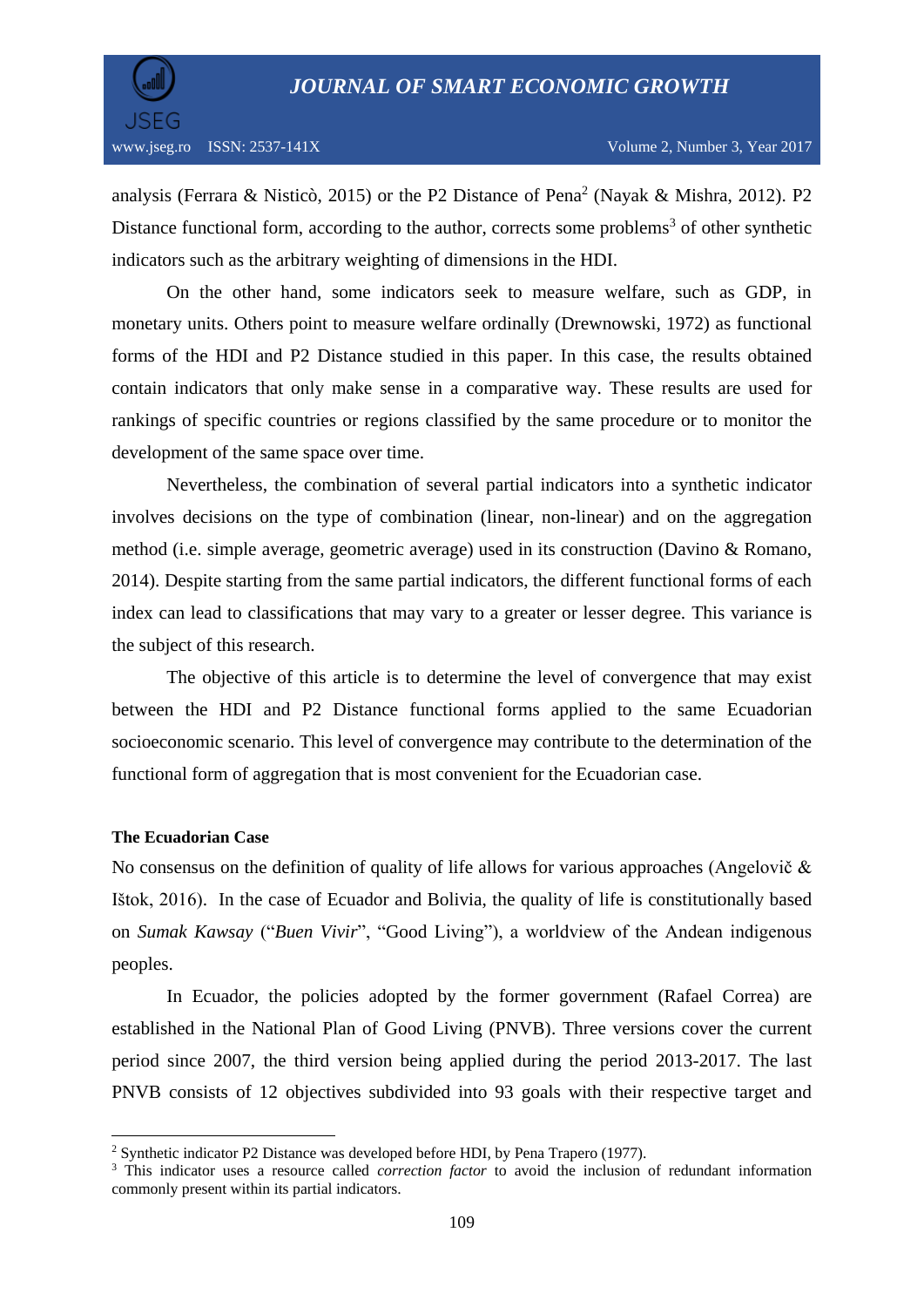

follow-up indicators that account for the impact and structural breaks (Senplades, 2013). Without denying economic growth as something desirable, the PNVB pays attention to its distributive and redistributive patterns (2013, p. 16).

The PNVB includes a system of monitoring and evaluation, comparing what was planned with what was done, seeking to measure the impacts of public management and establishing timely alerts for decision making (Senplades, 2013, p. 18). However, this development plan does not have any synthetic indicators to measure its results globally so some researchers are looking to develop this measurement resource. The University of Cuenca leads one of these projects in which a multidimensional socio-economic development indicator called IMDES was proposed. It is expected that this indicator will reliably show levels of development and provincial disparities, constituting a useful reference for the management of local and national governments in the framework of the PNBV.

The construction of a synthetic indicator like the one proposed (IMDES) requires overcoming some stages of design, one of them is the evaluation and selection of a functional form of aggregation of partial indicators. In our case, it is reduced to the two alternatives mentioned above: HDI and P2 Distance.

Luque *et al*. (2016) carry out a similar study using the information of the year 2011 of 187 countries maintaining the three dimensions of the HDI. They propose a new functional form of aggregation by introduction a modification to the normalization method. Comparing the official functional form of HDI and a modified version, their results show Spearman's correlation coefficients rho between 0.976 and 0.997.

In our study, we are interested in measuring the development of Ecuadorian provinces by means of a new proposed synthetic index explained below. In addition, we focus on the evaluation of the functional form of the HDI versus P2 Distance.

### **Multidimensional Socioeconomic Development Index (IMDES)**

IMDES is a synthetic index under development. Some elements of different proposals have been eclectically taken, making adjustments to fit better in the Ecuadorian socio-economic context.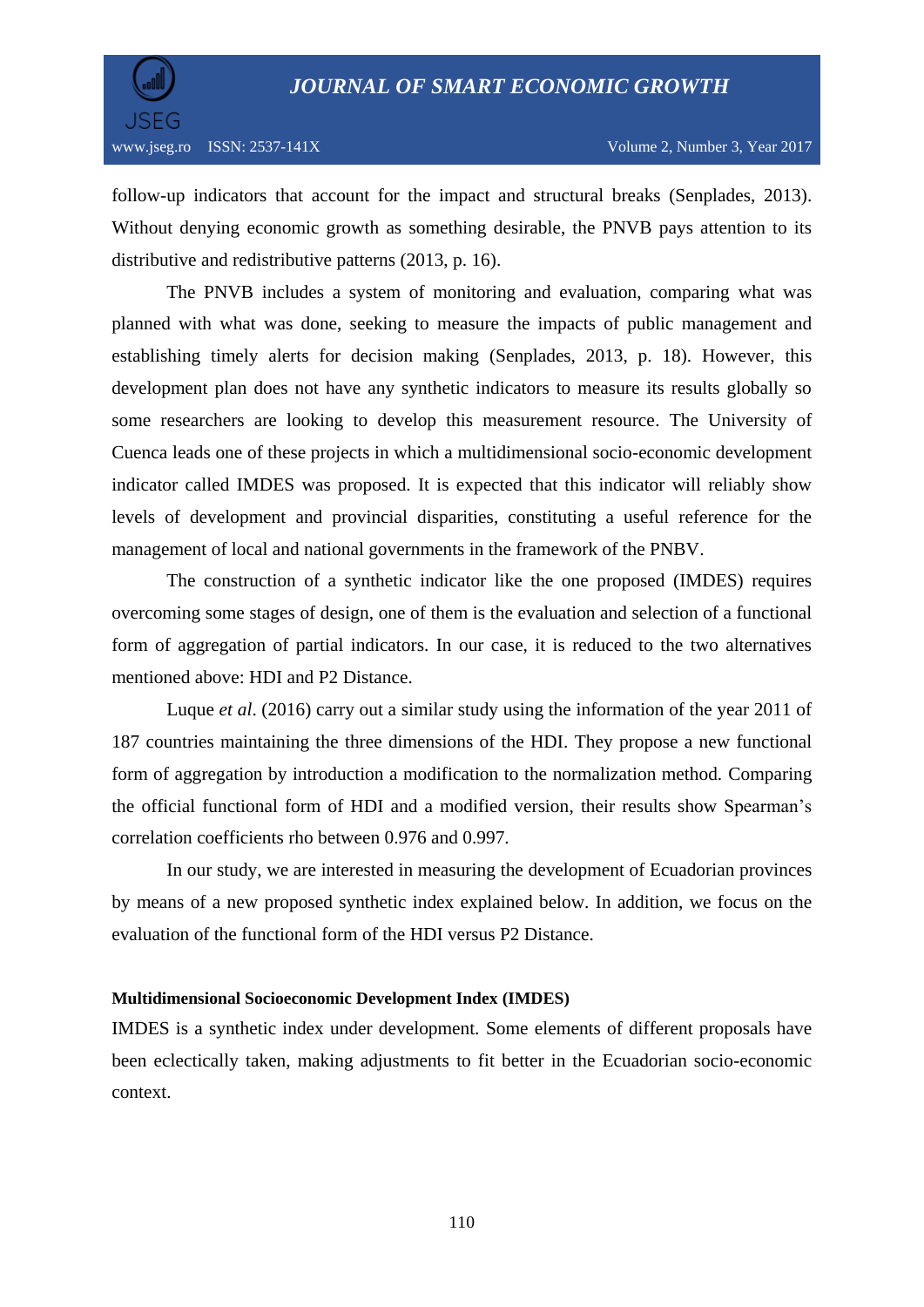

From the HDI, although its dimensions and partial indicators were not taken because they were inadequate for the Ecuadorian socioeconomic reality<sup>4</sup>, its functional form of aggregation was taken for the IMDES.

The dimensions and partial indicators that make up IMDES correspond to the dimensions proposed in the Better Life Initiative of the Organization for Economic Cooperation and Development<sup>5</sup> (OECD) that measures well-being at national level. However, this organization does not use a synthetic indicator<sup>6</sup> (OECD, 2016). The aim of IMDES is to measure provincial welfare in the socioeconomic framework of Ecuador. Three dimensions (level 1) were included: Materials Conditions Index (ICM), Quality of Life Index (ICV) and Subjective Well-Being Index  $(I_{BS})$ .

In IMDES, there are three levels of indicators (see Table 1). Level 3 indicators are aggregated into the level 2 indicators by the arithmetic mean, like the methodology applied in the HDI and the OECD indicators. The Material Conditions Index (ICM) adds income, jobs and housing. The Quality of Life Index (Icv) adds education, health, safety and accessibility of services. Finally, the Subjective Wellness Index (IBS) only includes the community.

**Table 1** Dimensions and component indicators of the

| <b>Dimension</b>                                  | <b>Topics</b>                        | <b>Indicators</b>                                                        |      | Min   Max |
|---------------------------------------------------|--------------------------------------|--------------------------------------------------------------------------|------|-----------|
| (Level 1)                                         | (Level 2)                            | (Level 3)                                                                |      |           |
|                                                   | $I_{cm,i}$<br>Income                 | Household income [USD] $(*)$ (i)                                         | 100  | 340       |
| $\mathbf{I}_{\mathbf{C}\mathbf{M}}$               | Jobs<br>$\mathbf{I}_{\mathrm{cm},t}$ | Employment rate $[\%]$ (*) (i)                                           | 49.9 | 76.2      |
| Material                                          |                                      | Unemployment rate $[\%]$ (*) (i)                                         | 1.1  | 10.8      |
| Conditions                                        | $\mathbf{I}_{cm,a}$                  | Number of rooms per person in a dwelling                                 | 0.6  | 1.0       |
|                                                   | Housing                              | $(*)$ (i)                                                                |      |           |
|                                                   |                                      |                                                                          |      |           |
| $\mathbf{I}_{\mathbf{C}\mathbf{V}}$<br>Quality of | $I_{\rm cv,e}$<br>Education          | Percentage of people with at least secondary<br>education $[\%]$ (*) (i) | 30   | 55        |

Multidimensional Index of Socioeconomic Development IMDES (Ecuador)

<sup>1</sup> <sup>4</sup> The same organization recognizes that the HDI simplifies and captures only part of what human development involves (UNDP, 2017b).

<sup>5</sup> Se toma también como referencia el trabajo de Stiglitz *et al*. (2009).

<sup>&</sup>lt;sup>6</sup> The OECD Better Life Index, in fact, is not an index, it is a tool that allows researchers to create their own index (national level) for OECD countries with weights of the dimensions assigned by the same researcher.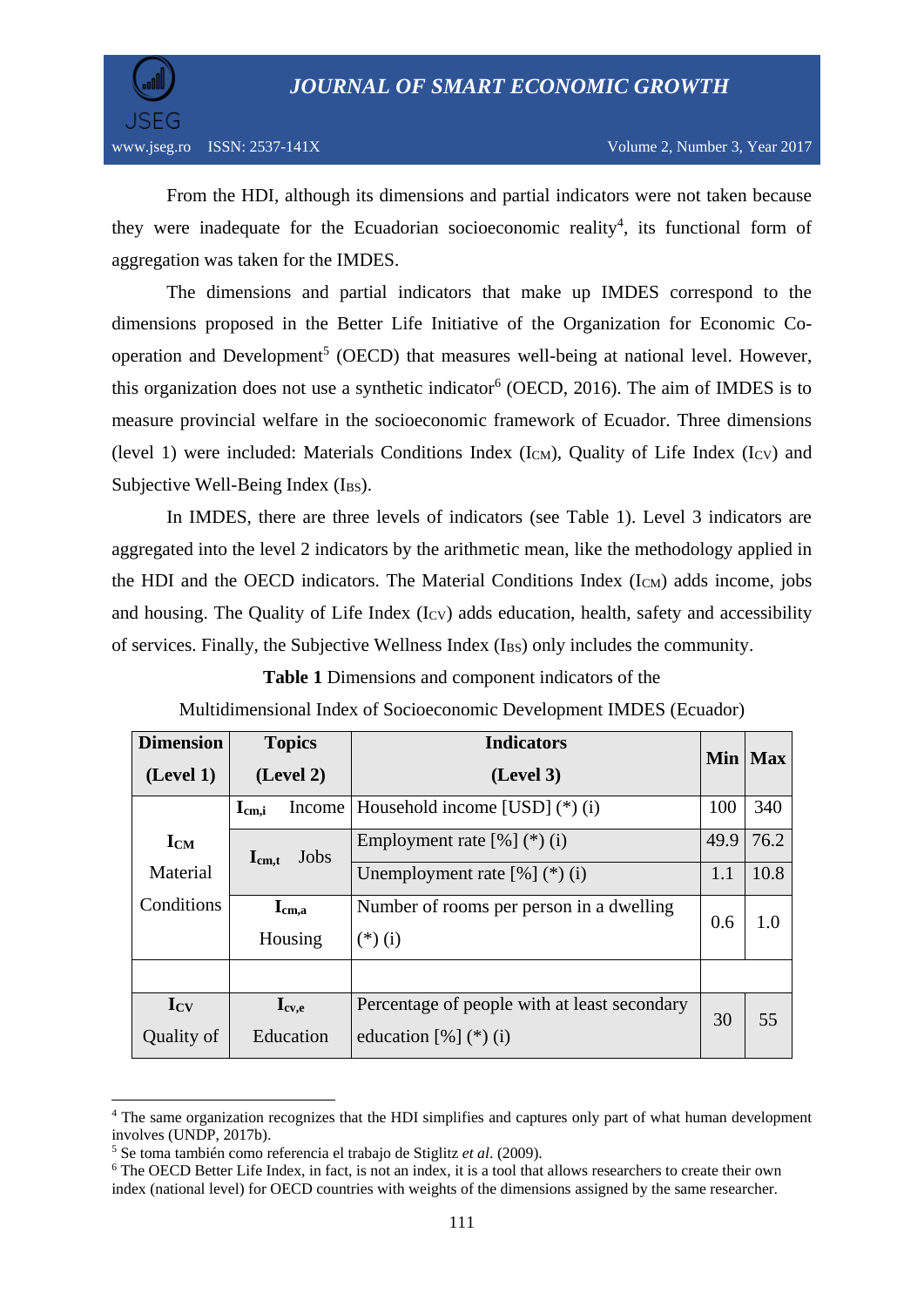

www.jseg.ro ISSN: 2537-141X Volume 2, Number 3, Year 2017

| life                                 |                                                             | Life expectancy at birth [years] $(*)$ (ii)                                         | 20 | 85  |
|--------------------------------------|-------------------------------------------------------------|-------------------------------------------------------------------------------------|----|-----|
|                                      | Health<br>$\mathbf{I}_{\rm cv,sl}$                          | Maternal mortality rate [per 100 000 births]<br>(iii)                               | 19 | 162 |
|                                      | Sefety<br>$I_{\rm cv, sg}$                                  | Assault rate [Per 1000 people]. (ii)                                                | 6  | 100 |
|                                      | $\mathbf{I}_{\text{cv,as}}$<br>Accessibility<br>of services | Percentage of households with internet<br>broadband access $[\%]$ (*) (i)           | 10 | 50  |
|                                      |                                                             |                                                                                     |    |     |
| $I_{BS}$<br>Subjective<br>Well-Being | $I_{bs,c}$<br>Community                                     | Percentage of the population that has<br>confidence in the community $[\%]$ (*) (i) | 10 | 68  |

(\*) Indicators used by OECD. Data sources: (i) INEC-ENEMDU 2014. (ii) Sistema Nacional de Información (SNI) 2014. (ii) Nacimientos y Defunciones-INEC 2014.

Of the 10 partial indicators listed in the third column of Table 1, 8 are those selected by the OECD (those marked with one asterisk). We do not include environmental and life satisfaction indicators because we do not have data at the provincial level. Nor do we include the percentage that voted in the last elections since in Ecuador voting is mandatory. We use the maternal mortality rate instead of the age adjusted mortality rate because we believe it is a better component of the health indicator for the Ecuadorian case.

Coinciding with the OECD methodology, the labor ratio **Icm,t** is the arithmetic mean of the standardized rates of unemployment and employment. The health index  $\mathbf{I}_{\text{cv,sl}}$  is the average of the standardized life expectancy rates and the maternal mortality rate, replacing adjusted mortality.

In the case of the HDI, the UNDP also uses the arithmetic mean to add to this level the index of education through the standardized indexes of expected years of schooling and mean years of schooling (UNDP, 2016, p. 2). The safety ratio **Icv,sg** uses the assault rate instead of the homicide rate due to the availability of the data.

The ranges used to standardize the IMDES partial indicators (see fourth column of Table 1) are mostly inconsistent with those used in the HDI and the OECD dimensions. These limits are based mainly on the provincial records available and the majority from the year 2014. They reduce the lower bound and increase the upper bound slightly from historical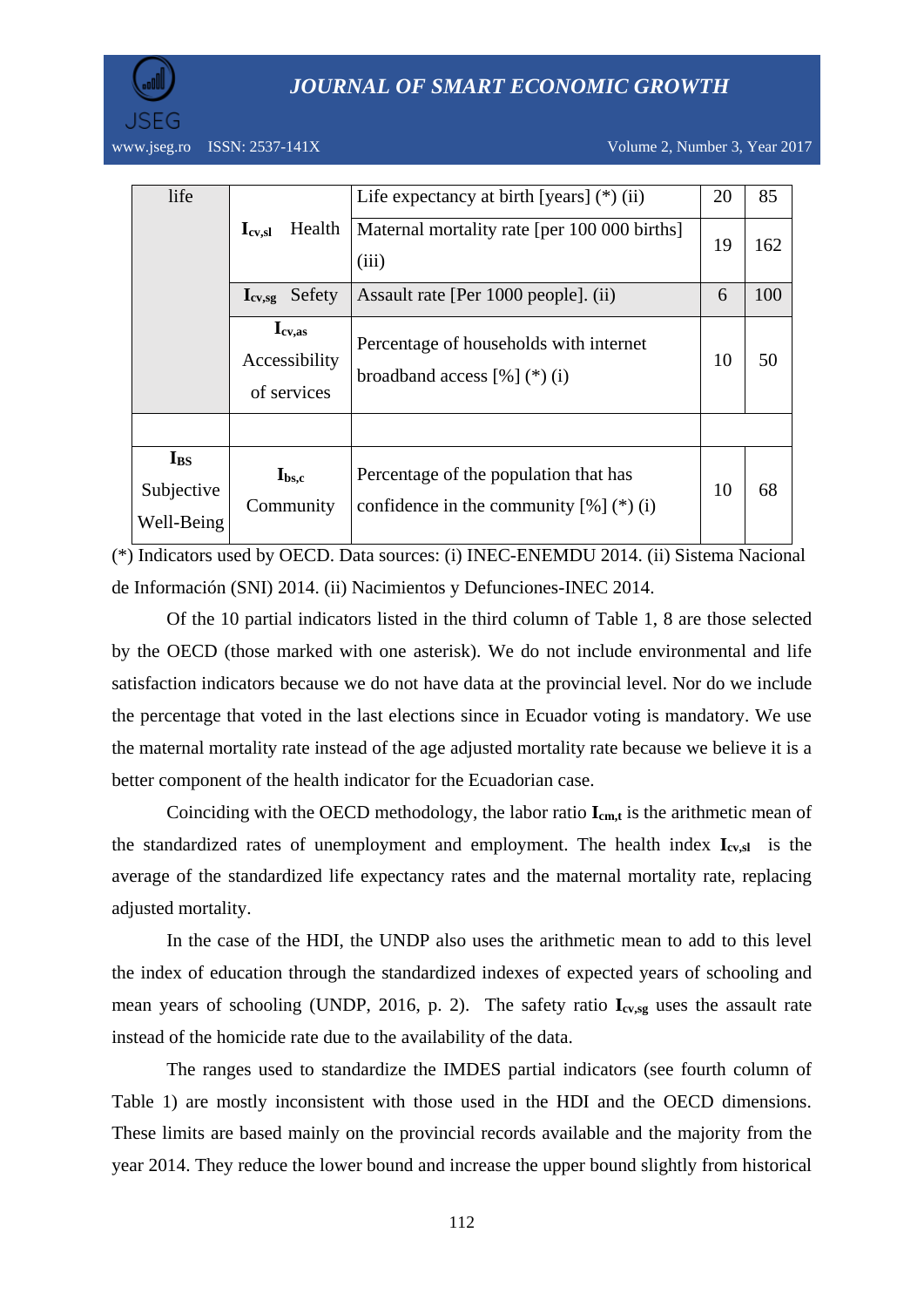

data, as suggested by Kovacevic (2011, p. 30). The main data source is the Survey of Employment, Unemployment and Underemployment of Ecuador (ENEMDU, 2014). The minimum level of income per household is that established in the HDI, but the maximum level corresponds to provincial records, since the one established by UNDP (75,000 USD) is very high for the economic reality of the provinces of this country. In the case of life expectancy at birth, we use the limits determined in the HDI of 2014.

|                 | <b>Well-being dimensions of IMDES</b> |                |                        |                |                                         |                |
|-----------------|---------------------------------------|----------------|------------------------|----------------|-----------------------------------------|----------------|
| <b>Province</b> | <b>Material</b><br><b>Conditions</b>  |                | <b>Quality of life</b> |                | <b>Subjective Well-</b><br><b>Being</b> |                |
|                 | <b>Index</b>                          | <b>Rank</b>    | <b>Index</b>           | <b>Rank</b>    | <b>Index</b>                            | <b>Rank</b>    |
| Azuay           | 0.8404                                | $\mathbf{1}$   | 0.7469                 | $\overline{2}$ | 0.8738                                  | 13             |
| Bolívar         | 0.5297                                | 13             | 0.5373                 | 15             | 0.8786                                  | 11             |
| Cañar           | 0.5922                                | 8              | 0.5320                 | 17             | 0.9156                                  | 3              |
| Carchi          | 0.5515                                | 11             | 0.5127                 | 19             | 0.9005                                  | 5              |
| Chimborazo      | 0.7157                                | $\overline{4}$ | 0.5543                 | 10             | 0.8943                                  | $\overline{7}$ |
| Cotopaxi        | 0.7032                                | 5              | 0.4171                 | 22             | 0.8791                                  | 10             |
| El Oro          | 0.5987                                | 7              | 0.6085                 | $\overline{4}$ | 0.6612                                  | 20             |
| Esmeraldas      | 0.2883                                | 22             | 0.5437                 | 13             | 0.8809                                  | 9              |
| Guayas          | 0.5029                                | 15             | 0.6003                 | 5              | 0.5717                                  | 23             |
| Imbabura        | 0.5764                                | 9              | 0.5407                 | 14             | 0.8386                                  | 16             |
| Loja            | 0.5068                                | 14             | 0.6855                 | 3              | 0.8863                                  | 8              |
| Los Ríos        | 0.3833                                | 21             | 0.4740                 | 20             | 0.6723                                  | 19             |
| Manabí          | 0.4423                                | 17             | 0.5554                 | 8              | 0.8784                                  | 12             |
| Morona Santiago | 0.4035                                | 19             | 0.5271                 | 18             | 0.9300                                  | $\overline{2}$ |
| Napo            | 0.4911                                | 16             | 0.5560                 | $\overline{7}$ | 0.9111                                  | $\overline{4}$ |
| Orellana        | 0.4003                                | 20             | 0.4371                 | 21             | 0.8732                                  | 14             |
| Pastaza         | 0.6335                                | 6              | 0.5820                 | 6              | 0.8426                                  | 15             |

# **Table 2** Provincial indexes of quality of life in Ecuador. 2014

| Dimensions that make up the Socioeconomic Development Index (IMDES) |  |
|---------------------------------------------------------------------|--|
|---------------------------------------------------------------------|--|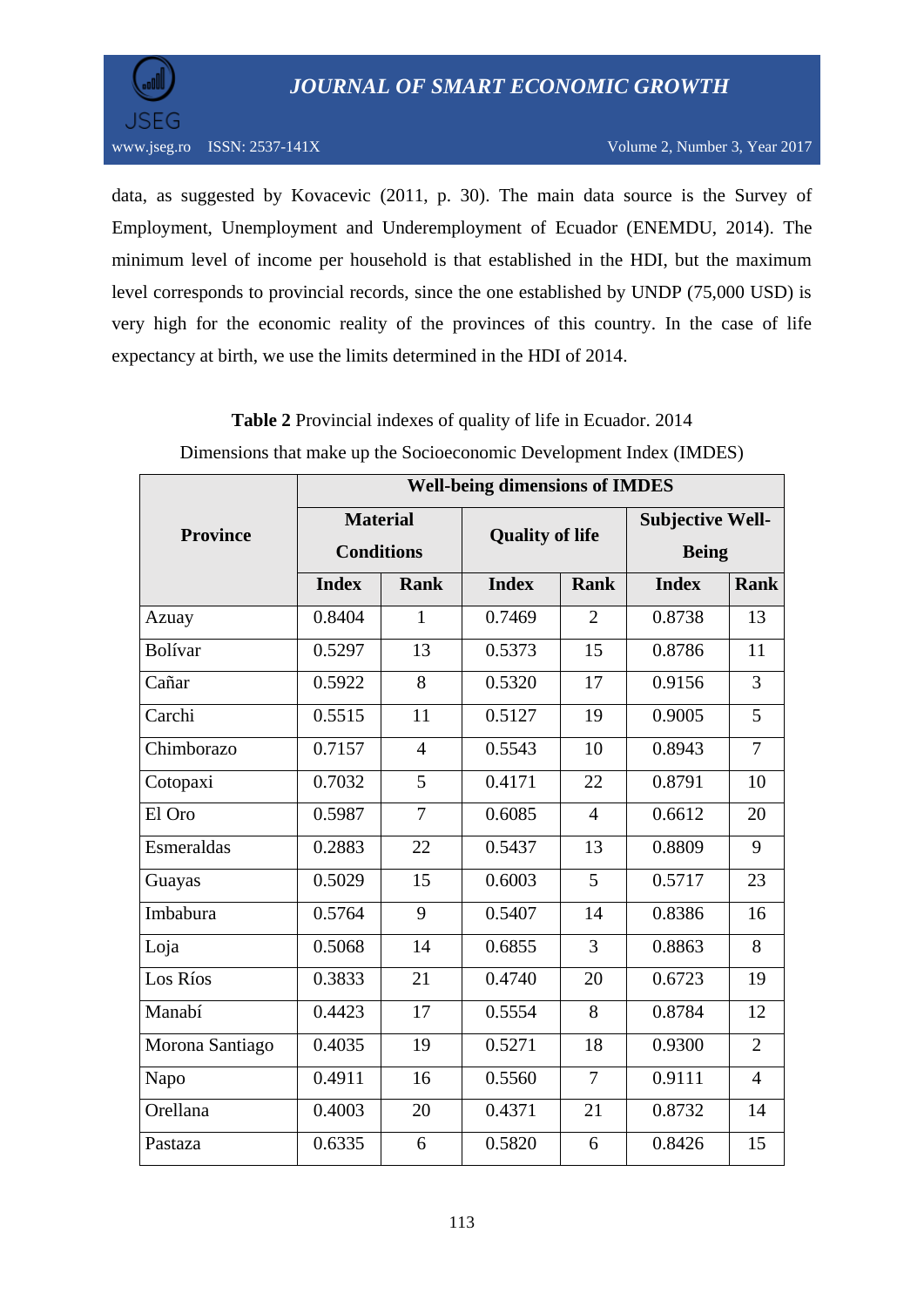

www.jseg.ro ISSN: 2537-141X Volume 2, Number 3, Year 2017

| Pichincha        | 0.8370 | $\overline{2}$ | 0.8065 |    | 0.6413 | 21 |
|------------------|--------|----------------|--------|----|--------|----|
| Santa Elena      | 0.2808 | 23             | 0.5468 | 12 | 0.7918 | 17 |
| Santo Domingo    | 0.5612 | 10             | 0.5544 | 9  | 0.6217 | 22 |
| Sucumbios        | 0.4221 | 18             | 0.5502 | 11 | 0.9003 | 6  |
| Tungurahua       | 0.7954 | 3              | 0.3851 | 23 | 0.7734 | 18 |
| Zamora Chinchipe | 0.5471 | 12             | 0.5351 | 16 | 0.9792 |    |

**Rank** is the order of provinces according to each dimensional indicator from highest to lowest. Does not include the island province Galápagos.

### **The HDI and P2-Distance functional forms**

An important step in the design of such synthetic indicators is the choice of the functional form for aggregation of these dimensional indices (See Table 2). In this section, we review some strengths and weaknesses of the two options, HDI and P2 Distance, which are evaluated as alternatives to the IMDES. We must first answer: Is the complexity of the functional forms, geometric mean or P2 Distance, necessary in qualifying the well-being of the provinces of Ecuador compared to the arithmetic mean? In fact, this selection may lead to different classifications of the provinces<sup>7</sup>.

## **HDI functional form**

1

UNDP has used geometric mean instead arithmetic mean since 2010. (UNDP, 2016). According to this organization, geometric mean reflects poor performance better in any dimension. Also, it reduces the level of substitutability between dimensions (UNDP, 2017a). This functional form applied to IMDES is the geometric mean of the Index of Material Conditions (ICM), Quality of Life index (ICV) and Subjective Well-being index (IBS):

$$
IMDES = \sqrt[3]{I_{CM} * I_{CV} * I_{BS}}
$$
 (1)

The HDI has received criticism for different aspects, as in its functional form that we will be particularly concerned with. One common critique is the redundancy of the information of the HDI components due to their high correlation. Other criticism is of the equal weights for the three components (Kovacevic, 2011, p. 15) although Ivaldi *et al*. (2016, p. 403) argue that, in the absence of dominance of one dimension over all others, the better option is to opt for equal weighting.

<sup>7</sup> According to Panigrahi and Sivramkrishna (2002), similar effects can also be used for the selection of different minimum and maximum levels for the normalization of the partial indicators.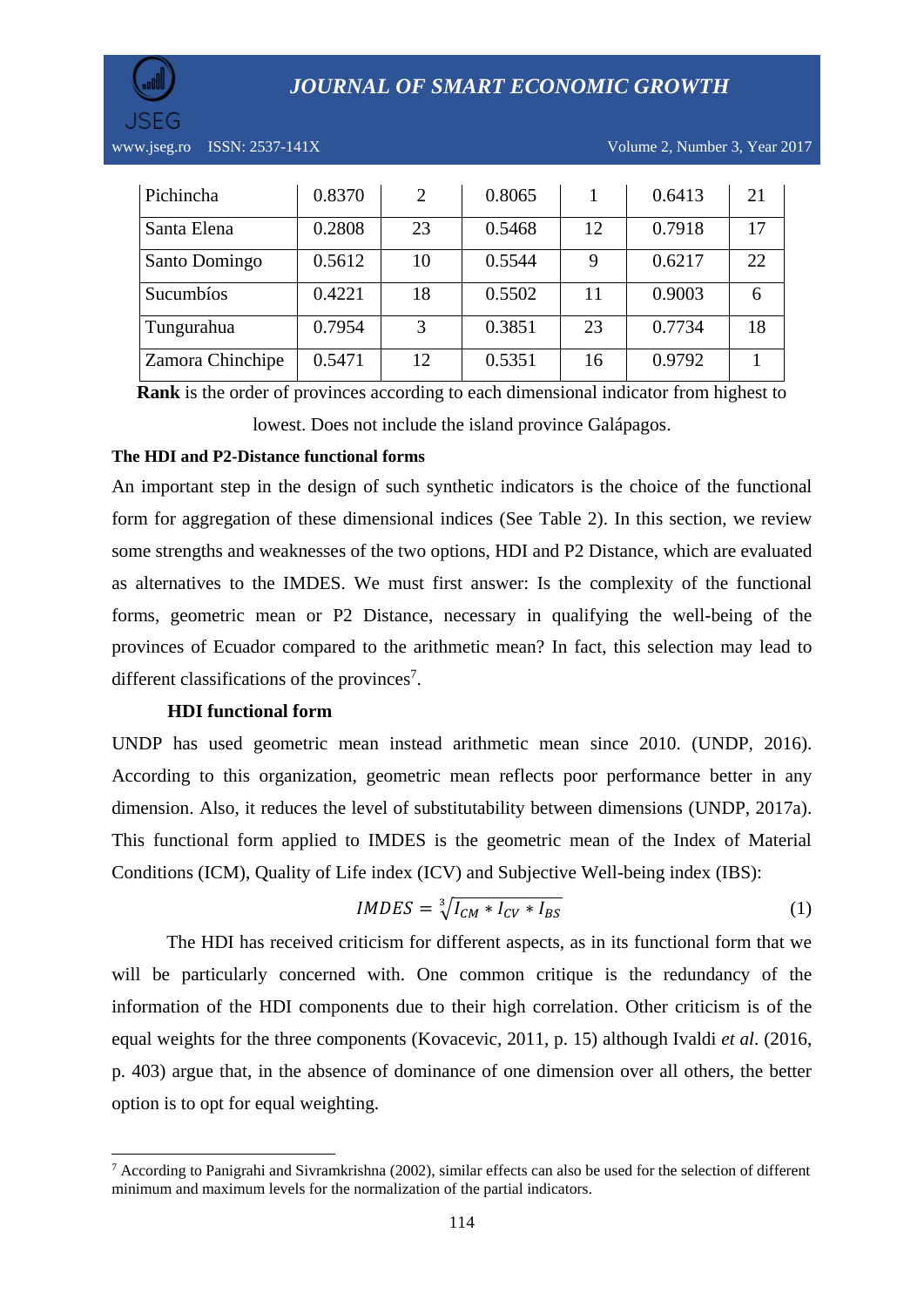

www.jseg.ro ISSN: 2537-141X Volume 2, Number 3, Year 2017

Despite the criticism, HDI is widely used in different purposes. It is common to find HDI methodology applied with different types of modifications in some sub-national level studies and regions. Thus, for example, Devaraj *et al*. (2014) apply the HDI methodology in 92 counties of the State of Indiana (United States) under the same dimensions: Health, Education and Living standards. Additionally, they include new indicators to conform to these dimensions: life expectancy and years of potential life lost for health dimension, enrollment and attainment for education dimension, per-capita income and average monthly earnings for living standards dimension. The information corresponds mostly to the year 2010. Each dimension index is calculated by the geometric mean of its respective indicators, according to the HDI methodology of 2010. They stated that their analysis presented in the study was far from being conclusive, but suggests that there are tremendous disparities and inequalities in various counties of Indiana (Devaraj, Sharma, Hicks, & Faulk, 2014, p. 11).

Luque *et al*. (2016) try to overcome the problem of trade-offs between components by providing two innovations for the computation of the HDI: a different normalization and an alternative aggregation formula that provides a variety of composite indexes with different degrees of substitutability.

## **P2-Distance functional form**

1

The second option as functional form for IMDES is the P2 Distance developed by Pena Trapero (1977). P2 Distance attempts to overcome the correlation problems differently to the principal components analysis<sup>8</sup>, used as a synthetic multidimensional indicator of well-being. This functional form is an evolution of the model of Ivanovic (1974) based on the distance of Fréchet.

P2 Distance indicator synthesizes the information contained in a set of socioeconomic indicators allowing for inter-spatial and inter-temporal comparisons. The objective of Pena's indicator is to solve the problems of aggregation of variables with heterogeneous units of measurement, the application of arbitrary weighting and the inclusion of redundant information<sup>9</sup> (Somarriba & Pena, 2008, p. 83).

In this model, the aggregation is performed by the arithmetic sum of the distances  $d_{ii}$ of its indicators  $x_{ij}$  in relation to a reference limit  $x_{i^*}$ , coinciding in this sense with the

<sup>8</sup> On the use of PCA in well-being indicators see Ogwang and Abdou (2003) and Lee *et al*. (2016).

<sup>9</sup> On the description of this model see Somarriba and Zarzosa (2016, pág. 27) and Somarriba and Pena (2008).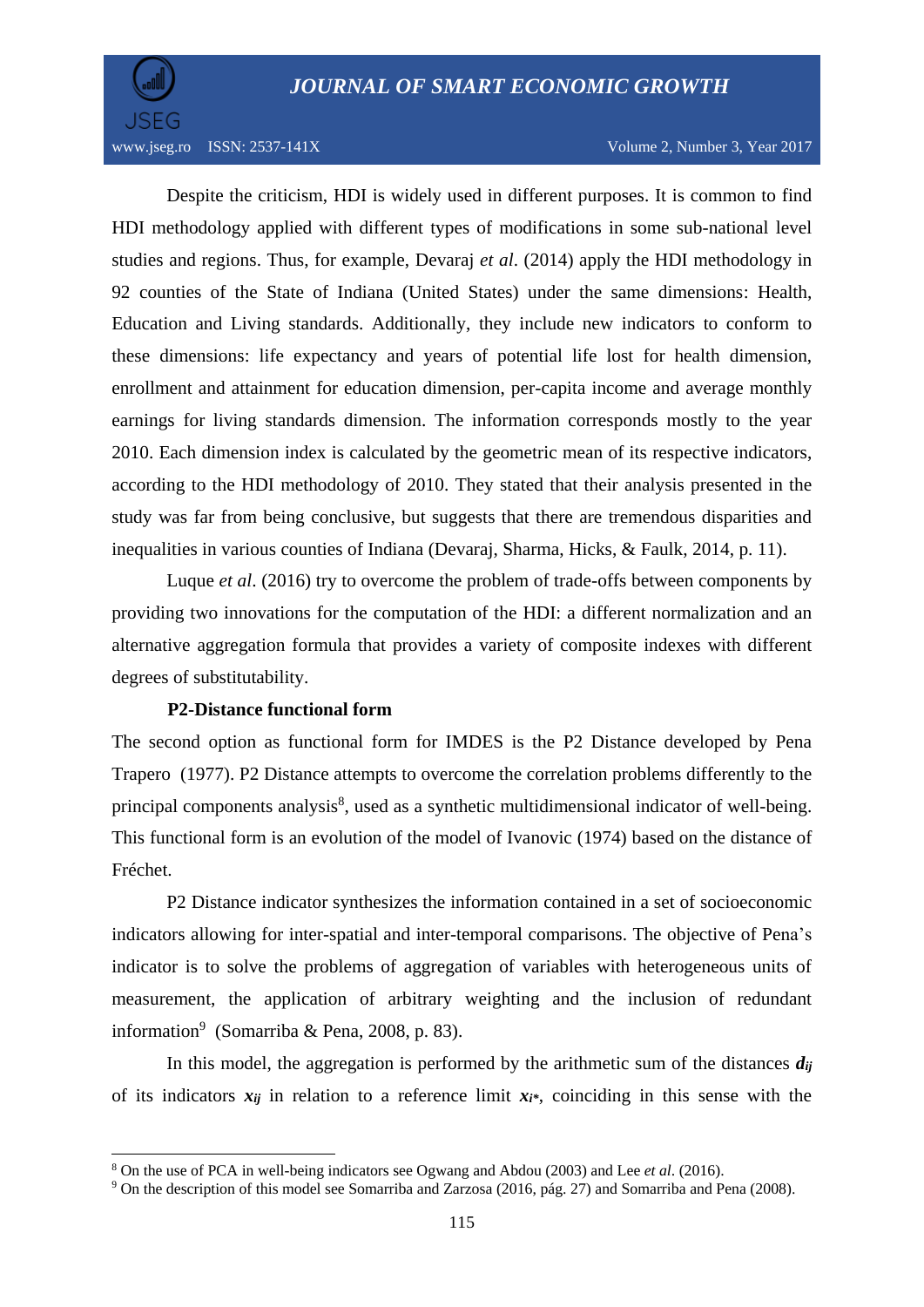

numerator of the normalizations used in the HDI functional form. Applied to the Ecuadorian case, the index P2 Distance of the province *j***th** is determined by:

$$
DP_2(j) = \sum_{i=1}^n \left\{ \left( \frac{d_{ij}}{\sigma_i} \right) \left( 1 - R_{i,i-1,\dots,1}^2 \right) \right\}
$$
 (2)

with  $d_{ij} = |x_{ij} - x_{i*}|$ ;  $i = 1, 2, ..., n$ ;  $j = 1, 2, ..., m$ 

n the number of variables (3 dimensions)

m the number of provinces (23)

 $\sigma_i$ the standard deviation of *i*th variable (dimension).

*xij* the value of the *i*th variable (dimension) in the *j*th province.

 $X_* = (x_{1*}, x_{2*}, ..., x_{n*})$  Reference base. The worst situation of each dimensional indicator.  $R_{i,i-1,..,1}^2$ the coefficient of determination in the regression of  $X_i$  over  $X_{i-1}$ ,  $X_{i-2, ..., X}$ , already included. And  $R_i^2 = 0$ .

Thus, the synthetic indicator measures the distance from a base reference, corresponding to an imaginary province with the worst possible scenario for all the simple dimensional indicators.

According to Somarriba and Zarzosa (2016, p. 28),  $d_{ij}$  is divided by  $\sigma_i$ , to deal with the problem of heterogeneity in relation to the measuring units of the variables (partial indicators) and express in abstract units.

As each partial indicator is added into the synthetic indicator by an iterative algorithm,  $R<sup>2</sup>$  measures part of its variance explained by the linear regression of the previous variables added. As a result, according to Pena's model (1977), in each iteration the *correction factor*  $(1-R<sup>2</sup>)$  prevents redundancy produced by the new partial *i*th dimensional indicator aggregated into information already contained in the previous partial indicators. "In this way, the synthetic indicator only includes the new information from each variable [dimension]" (Somarriba & Zarzosa, 2016, p. 28).

Although P2 Distance method was published in 1977, no major references were found until the 2000s, possibly because of the HDI's dominance since 1990. The only observation found is in Cuenca García *et al*. (2010, p. 474) who stated that a further aspect to be considered is that the result varies when the order of entry of the partial indicators changes.

In any case, Cuenca García *et al*. (2010, p. 474) stated that P2 Distance fulfills all the properties defined in Pena (1977) for a good composite indicator: existence and determination, monotony, uniqueness, homogeneity and transitivity.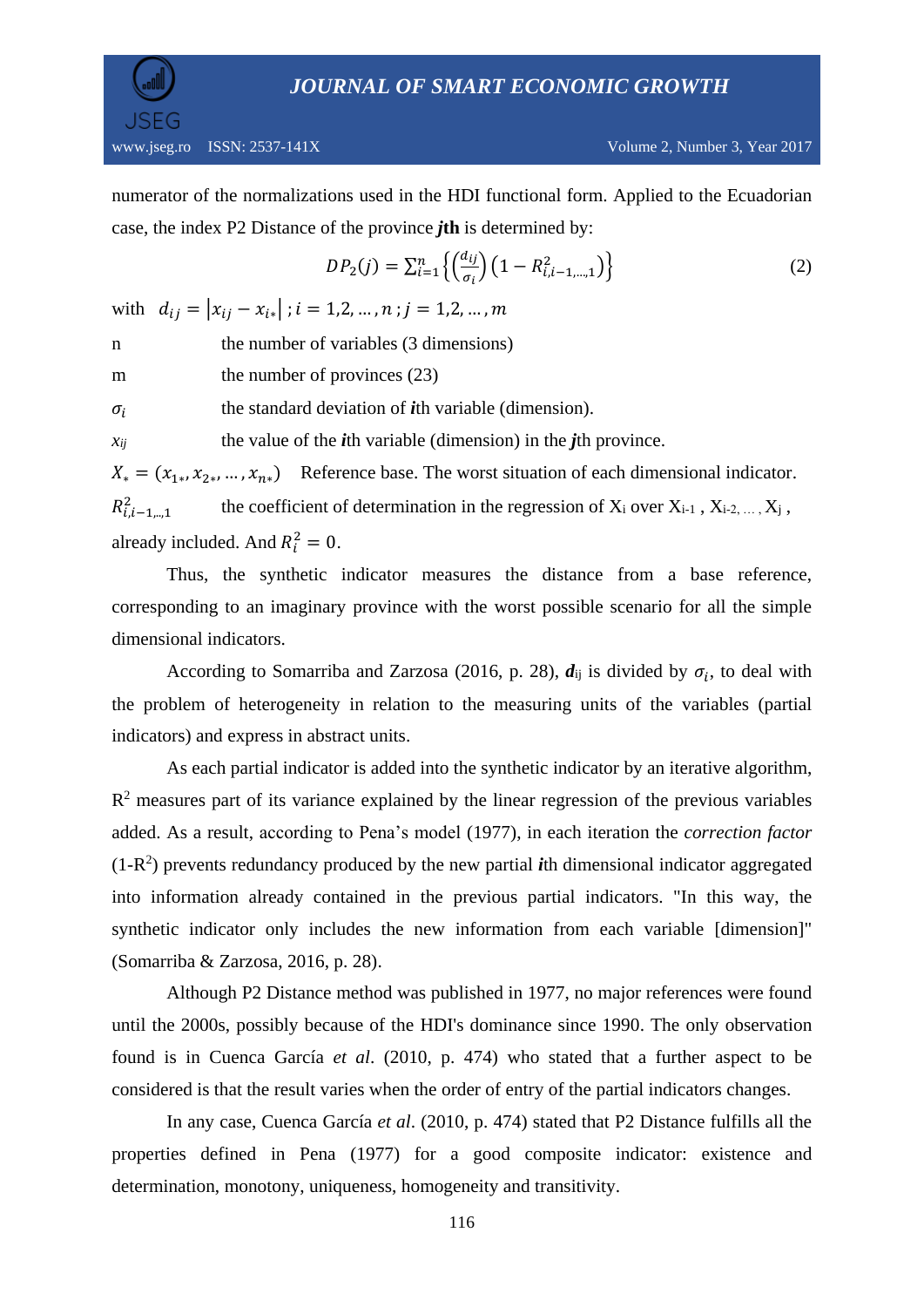

We found some studies at the subnational level using P2 Distance. Zarzosa (2009) applies this functional form to the analysis of poverty in the autonomous communities in Spain. Zarzosa and Somarriba (2013) use P2 Distance to measure social welfare in Spanish provinces and Canaviri (2016) performed a first approach to measuring well-being in Bolivia at subnational levels (municipalities). The socio-economic contexts of the previous study and ours coincide in many characteristics, in addition to being based on the same constitutional concept of well-being: the worldview of Sumak kawsay (Buen Vivir).

**Statistical measure of the ranking convergence of the HDI and P2-Distance functional forms in the Ecuadorian socio-economic framework**

Applying both HDI and P2-Distance functional forms to the provincial data for the year 2014, the results are the indices and rankings indicated on Table 3.

**Table 3** Multidimensional Development Index IMDES

| Provinces      |                 | <b>IMDES</b> |              |                          |                |  |  |
|----------------|-----------------|--------------|--------------|--------------------------|----------------|--|--|
|                |                 | <b>HDI</b>   | Rank         | P <sub>2</sub> -Distance | Rank           |  |  |
| $\mathbf{1}$   | Azuay           | 0.8186       | $\mathbf{1}$ | 9.7772                   | $\mathbf{1}$   |  |  |
| $\overline{2}$ | <b>Bolívar</b>  | 0.6300       | 11           | 5.7377                   | 10             |  |  |
| 3              | Cañar           | 0.6607       | 6            | 6.4106                   | $\overline{7}$ |  |  |
| $\overline{4}$ | Carchi          | 0.6338       | 10           | 5.8266                   | 9              |  |  |
| 5              | Chimborazo      | 0.7079       | 3            | 7.2535                   | 3              |  |  |
| 6              | Cotopaxi        | 0.6365       | 9            | 5.7013                   | 12             |  |  |
| 7              | El Oro          | 0.6222       | 13           | 5.0274                   | 17             |  |  |
| 8              | Esmeraldas      | 0.5169       | 21           | 4.2423                   | 18             |  |  |
| 9              | Guayas          | 0.5568       | 19           | 3.5561                   | 21             |  |  |
| 10             | Imbabura        | 0.6394       | 8            | 5.7344                   | 11             |  |  |
| 11             | Loja            | 0.6753       | 5            | 7.1033                   | $\overline{4}$ |  |  |
| 12             | Los Ríos        | 0.4962       | 22           | 2.3994                   | 23             |  |  |
| 13             | Manabí          | 0.5998       | 15           | 5.3422                   | 14             |  |  |
| 14             | Morona Santiago | 0.5827       | 17           | 5.2527                   | 15             |  |  |
| 15             | Napo            | 0.6290       | 12           | 5.9466                   | 8              |  |  |
| 16             | Orellana        | 0.5346       | 20           | 3.8657                   | 20             |  |  |

Provincial classification. Ecuador 2014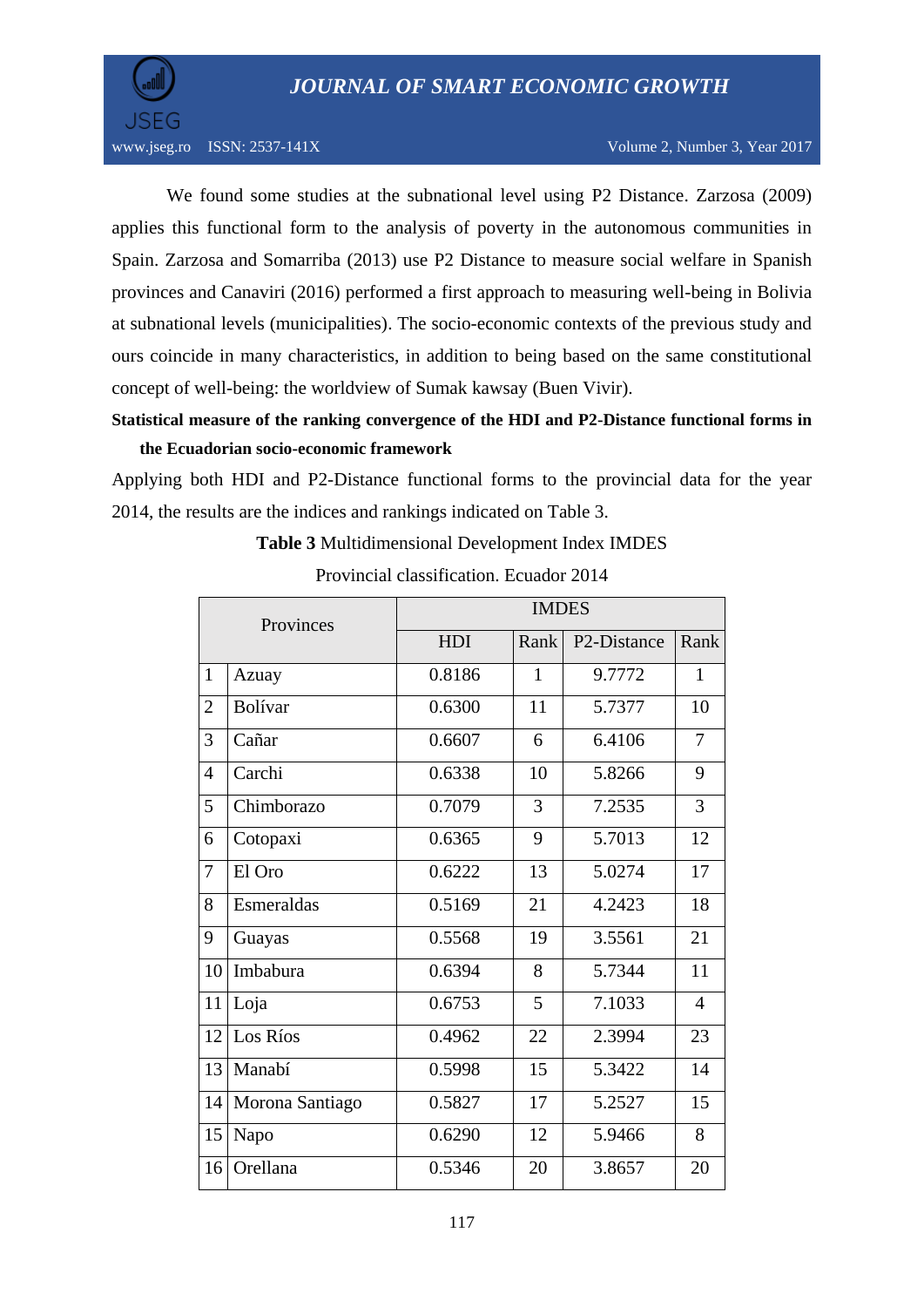

www.jseg.ro ISSN: 2537-141X Volume 2, Number 3, Year 2017

| 17              | Pastaza             | 0.6773 | 4  | 6.5458 | 6  |
|-----------------|---------------------|--------|----|--------|----|
| 18 <sup> </sup> | Pichincha           | 0.7565 | 2  | 8.3515 | 2  |
| 19              | Santa Elena         | 0.4954 | 23 | 3.4623 | 22 |
| 20              | Santo Domingo       | 0.5783 | 18 | 3.9158 | 19 |
| 21              | Sucumbios           | 0.5935 | 16 | 5.3454 | 13 |
| 22 <sub>1</sub> | Tungurahua          | 0.6188 | 14 | 5.0877 | 16 |
|                 | 23 Zamora Chinchipe | 0.6594 | 7  | 6.6904 | 5  |

As can be seen in Table 3, provinces 1, 3, 16 and 18 maintain their positions in the two ranks, 8 provinces differ only in one position, 4 provinces differ in 2 positions, 4 provinces differ in 3 positions and the major differences are in provinces 7 and 15, which differ by four. In an intuitive way, we can observe that the two classifications do not present significant differences based on actual provincial data. As can be seen in Figure 1, these ranks have a monotonic relationship.



**Figure 1** Monotonic relationship. Correlation between provincial rankings. HDI vs P2 Distance. Ecuador 2014

For measure the level of convergence between both functionals forms we are evaluating, we can calculate the correlation between the two given classifications based on Spearman's  $\Box$ , a nonparametric measure of rank correlation. Spearman's  $\Box$   $\Box$  is defined by:

$$
r_{s} = 1 - \frac{6\sum_{i=1}^{n} d_{i}^{2}}{n(n^{2}-1)}
$$
 with  $d_{i} = r_{i2} - r_{i1}$  (3)

Where

rij Ordinal of the *i***th** object in the *j***th** ranking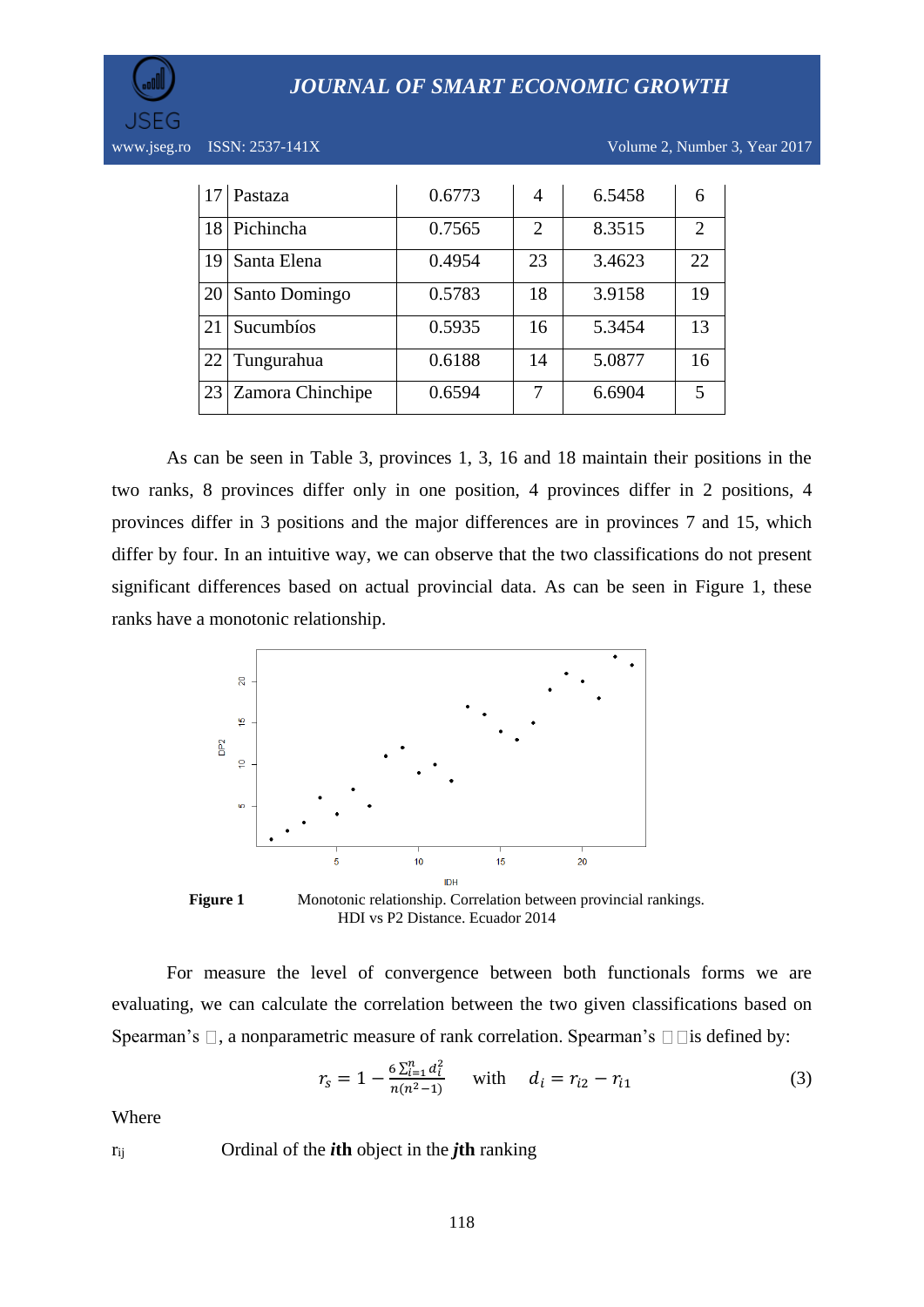

Spearman's correlation between HDI and P2 Distance ordinal variables will be high correlation of 1 when results show an identical provincial rank, and low correlation of -1 when ranks of HDI and P2 Distance are completely opposed.

Measuring the correlation of these two ranking classifications<sup>10</sup> using Spearman's  $\Box$ gives a value of 0.9526 (0.0000). This value shows that the correlation between HDI and P2- Distance rankings is very strong and which was expected according to the relationship observed in Figure 1.

### **Conclusions**

Since the IMDES is an indicator under construction, it is necessary to select a suitable functional form for the aggregation of its partial indicators. This analysis is simplified if the functional forms that are compared do not differ significantly in the ranking classifications they can generate.

In the specific case of the IMDES indicator, the pros and cons of the two functional forms used in the HDI and P2 Distance were analyzed in this paper. As the goal of this indicator is to establish a ranking of provinces, we should verify firstly if these two functional forms can differ significantly in their ranking results.

Based on these results, it can be concluded that it is not necessary to invest additional efforts in the analysis of differences of these options. Given the practical causes, we can opt for the simplest functional form, in this case the geometric mean used by the HDI.

Particularly for our case study, we can say that the strengths of the P2-Distance functional form described by its author Pena Trapero, in practice do not lead to significantly different results than the simpler form used by the HDI, the geometric mean. however, these results could be more robust if we extend the analysis through larger series of data.

## **References**

- Angelovič, M., & Ištok, R. (2016). How to assess quality of life. Theoretical and methodological research aspects in cross-border regions. *Bulletin of Geography. Socio–economic Series, 32*, 19–32. doi:http://dx.doi.org/10.1515/bog-2016-0012
- Canaviri, J. A. (2016). Measuring the concept of "wellbeing": A first approach for Bolivia. *International Journal of Wellbeing, 6*(1), 36-80. doi:10.5502/ijw.v6i1.363

-

 $10$  Using R.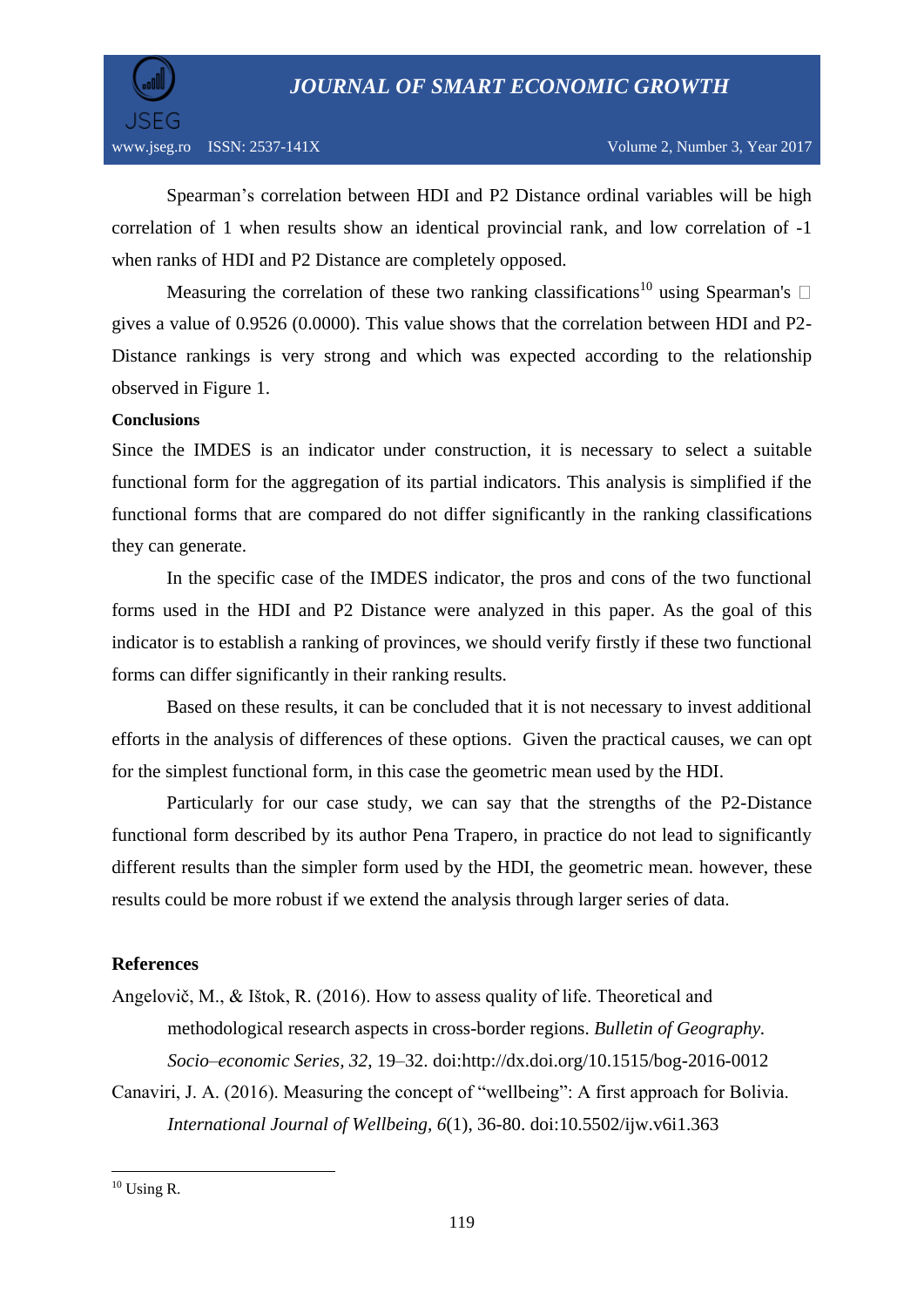

- Cuenca García, E., Rodríguez Martín, J. A., & Navarro Pabsdorf, M. (2010). The Features of Development in the Pacific Countries of the African, Caribbean and Pacific Group. *Soc Indic Res, 99*, 469–485. doi:10.1007/s11205-010-9594-7
- Davino, C., & Romano, R. (2014, Nov). Assessment of Composite Indicators Using the ANOVA Model Combined with Multivariate Methods. *Social Indicators Research*, 627-646. doi:10.1007/s11205-013-0532-3
- Devaraj, S., Sharma, S. K., Hicks, M. J., & Faulk, D. G. (2014). The Human Development Index of Indiana Counties – An Exploratory Study. *International Journal of Business and Economic Development (2)1*, 1-15.
- Drewnowski, J. (1972). Social Indicators and Welfare Measurement: Remarks on Methodology. *The Journal of Development Studies, 8*(3), 77-90.
- ENEMDU. (2014). *inec*. Retrieved apr 13, 2017, from http://anda.inec.gob.ec/anda/index.php/catalog/445
- Ferrara, A. R., & Nisticò, R. (2015). Regional well-being indicators and dispersion from a multidimensional perspective: evidence from Italy. *Ann Reg Sci, 55*, 373–420. doi:10.1007/s00168-015-0704-y
- Heston, A., Summers, R., & Aten, B. (2013, april 16). *Penn World Table Version 7.1, Center for International Comparisons of Production, Income and Prices at the University of Pennsylvania.* Retrieved from http://goo.gl/IsS0j
- Ivaldi, E., Bonatti, G., & Soliani, R. (2016). The Construction of a Synthetic Index Comparing Multidimensional Well-Being in the European Union. *Soc Indic Res, 125*, 397–430. doi:10.1007/s11205-014-0855-8
- Ivanovic, B. (1974). Comment ètablir une liste des indicateurs de developpment. *Revue de Statistique Apliqueée, 22*(2), 37-50.
- Kovacevic, M. (2011). *Review of HDI Critiques and Potential Improvements.* UNDP.
- Lee, Y., Hofferth, S. L., Flood, S. M., & Fisher, K. (2016). Reliability, Validity, and Variability of the Subjective Well-Being Questions in the 2010 American Time Use Survey. *Social Indicators Research, 126*(3), 1355-1373.
- Lind, N. (2010). A Calibrated Index of Human Development. *Soc Indic Res, 98*, 301–319. doi: 10.1007/s11205-009-9543-5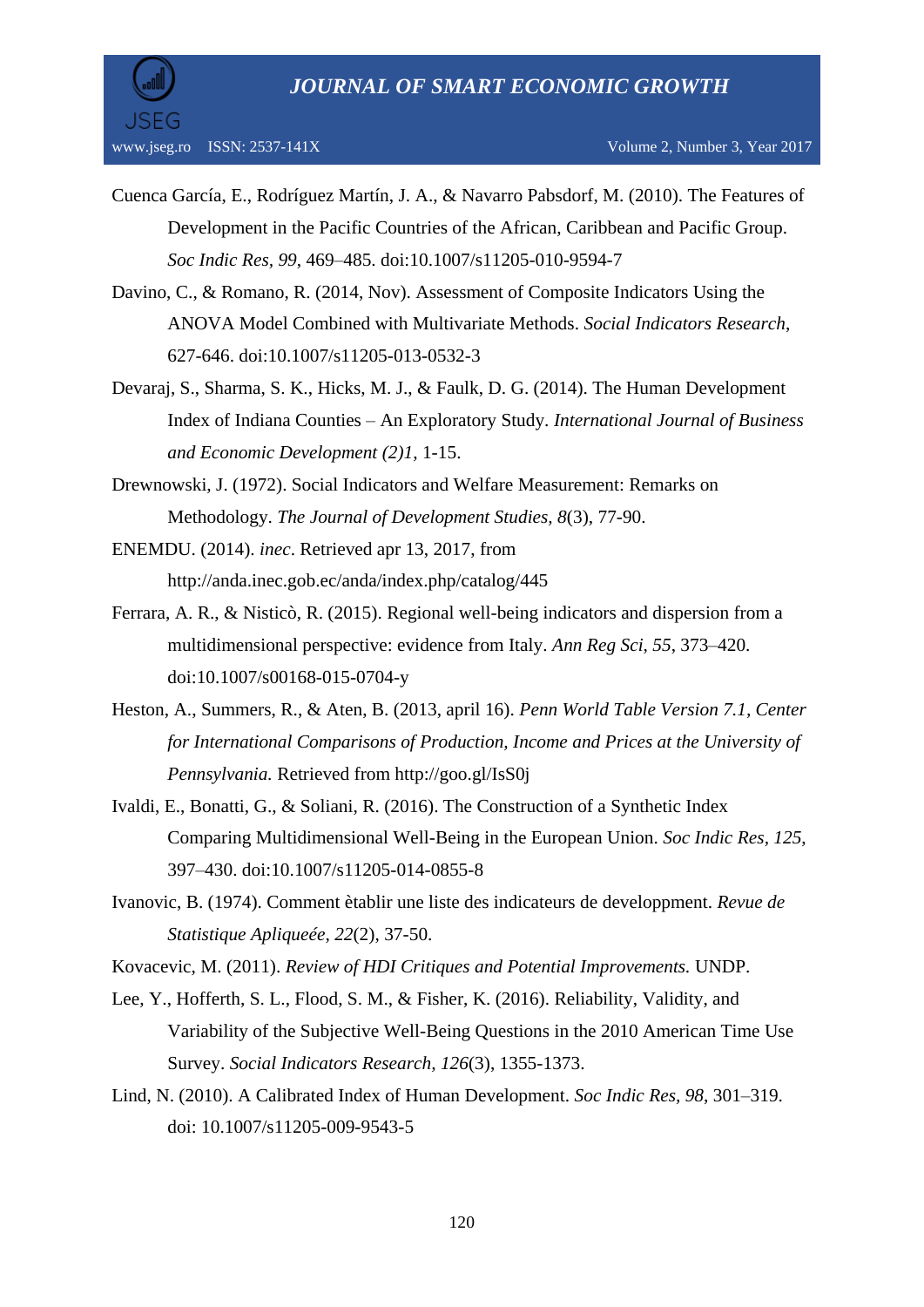

- Luque, M., Pérez-Moreno, S., & Rodríguez, B. (2016). Measuring Human Development: A Multi-criteria Approach. *Social Indicators Research, (125)3, 125*, 713-733. doi:10.1007/s11205-015-0874-0
- Michalska-ŻyŁa, A. (2014). The quality of life and social capital in post-industrial peripheral cities. *Przeglad Socjologiczny, 63(1)*, 109-136.
- Nayak, P., & Mishra, S. (2012). Efficiency of Pena's P2 Distance in Construction of Human Development Indices. *Munich Personal RePEc Archive*, 1-25.
- OECD. (2016). *OECD regional well-being: a user's guide.* Retrieved apr 12, 2017, from https://www.oecdregionalwellbeing.org/assets/downloads/Regional-Well-Being-User-Guide.pdf
- Ogwang, T., & Abdou, A. (2003). The choice of principal variables for computing some measures of human well-being. *Social Indicators Research, 64*(1), 139-152. Retrieved from https://search.proquest.com/docview/197614997?accountid=17192
- Panigrahi, R., & Sivramkrishna, S. (2002). An Adjusted Human Development Index: Robust Country Rankings with Respect to the Choice of Fixed Maximum and Minimum Indicator Values. *Journal of Human Development and Capabilities, 3*(2), 301-311.
- Pena, J. B. (1977). *Problemas de la medición del bienestar y conceptos afines. Una aplicación al Caso Español.* Madrid: INE.
- Senplades. (2013). *Plan Nacional para el Buen Vivir 2013-2017.* Quito: Semplades. ISBN-978-9942-07-448-5.
- Somarriba, N., & Pena, B. (2008). Aproximación a un indicador regional y nacional de los objetivos de Lisboa a partir de la media de distancia P2. *Estudios Económicos de Desarrollo Internacional, (8)2*, 83-94.
- Somarriba, N., & Zarzosa, P. (2016). Indicators of Quality of Life in Latin America. In G. T. (ed.), *Indicators of Quality of Life in Latin America* (pp. 19-56). Buenos Aires: Springer.
- Stiglitz, J., Sen, A., & Fitoussi, J.-P. (2017, abril 8). *Report by the Commission on the Measurement of Economic Performance and Social Progress*. Retrieved from Community Indicators Consortium:

http://www.communityindicators.net/system/publication\_pdfs/9/original/Stiglitz\_Sen \_Fitoussi\_2009.pdf?1323961027